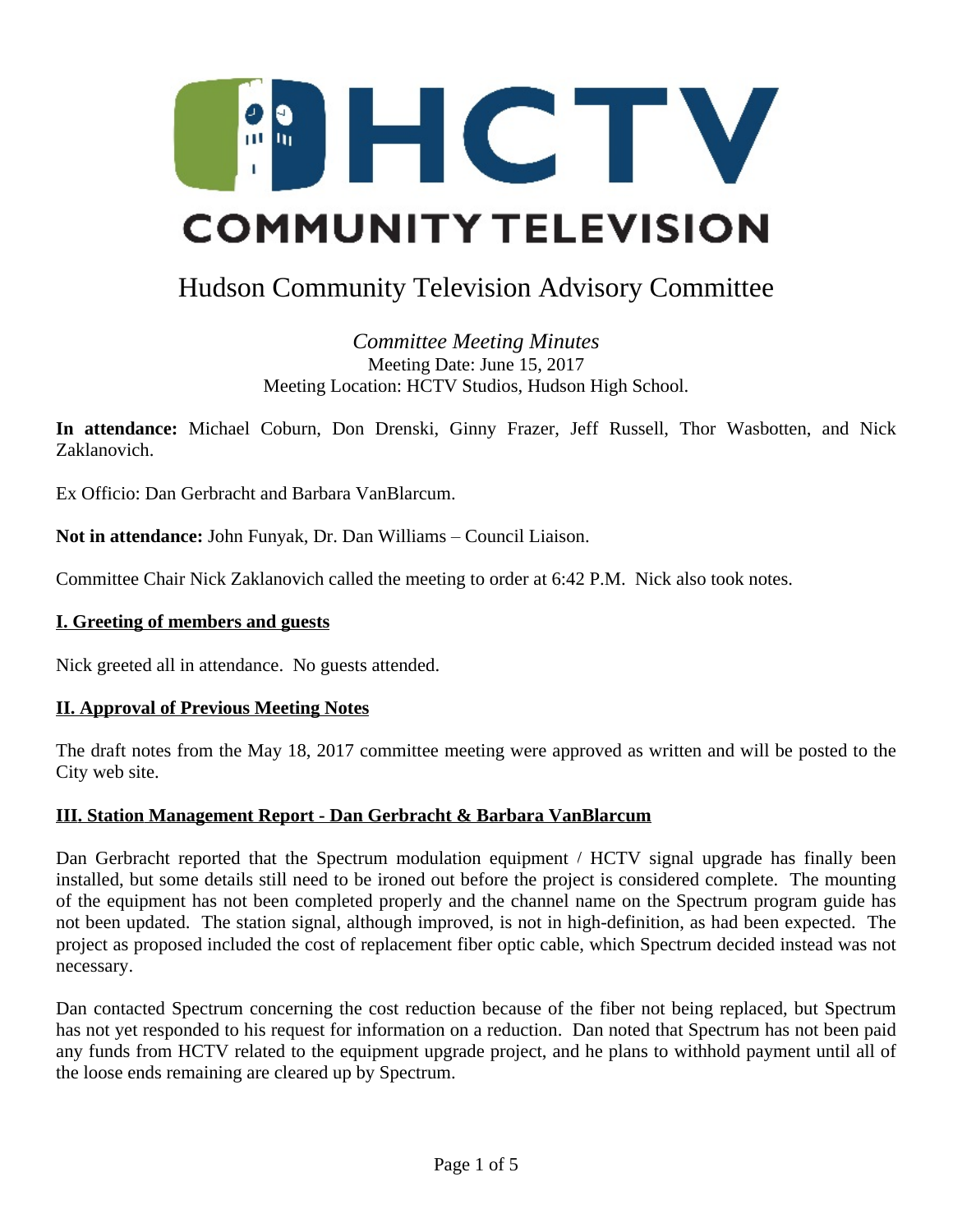## **III. Station Management Report - Dan Gerbracht & Barbara VanBlarcum, continued**

Dan also noted that the three encoder units that Spectrum installed are priced at about \$2,500.00 each (\$7,500 for the three units that were installed at HCTV), plus the actual transmit unit that sends the signal to Spectrum in Macedonia. From there, HCTV's signal is sent out on a long, complex path that includes stops at Syracuse, NY, Denver, CO, Columbus, OH, back to Macedonia, from where it is finally delivered to the Hudson Spectrum customers.

Spectrum Cable now claims that they have not and never will provide High Definition service to a Public access operation, even though Dan was told previously that at least one of the HCTV channels would be high definition. The Spectrum people that Dan talked to recently now claim that whoever told him that HCTV would have high def. access "misspoke". Dan expected a call from a Senior Vice President at Spectrum about the confusion over high definition, but that call did not happen. Dan said that the Senior V.P. call should happen in the next week.

Don Drenski asked about the source of the funds for the project, the grant donated by the Burton D. Morgan Foundation. His concern was that the grant was specifically earmarked for the signal upgrade. Dan responded that the grant was partially for the signal upgrade, but was also for entrepreneurial programming for the station. The entrepreneurial portion of the grant included funds for the new cameras that were recently acquired.

Dan passed out DVD copies of the Memorial Day parade coverage. Barbara VanBlarcum said that she edited the coverage pieces (the parade coverage, the in-parade video from the committee truck and cemetery ceremony video, including a talk by WRA Archivist and Historian Thomas L. Vince) into the single program.

Michael Coburn asked about feedback form the Memorial Day Parade coverage. Dan reported that the feedback that he received was "awesome". The number of "hits" recorded for the Facebook coverage of the parade totaled over 6,000 views. Barb added that a similar response has been garnered from the Spring Music Concerts that were presented by the station. Many out of state views are being realized from the Facebook Live events covered by HCTV.

Barb reported that the station had recently recorded a PSA announcement related to the recent graduating class of the Hudson Emergency Medical Service. The PSA was requested by the City to promote recruitment of new candidates for the next EMS training class. A promotion video was also created for the upcoming Festival Week festivities. Dan & Meg Andrus recorded and broadcast via Facebook Live the Hudson School Administration presentation to the local citizens about the planned changes to the elementary school campus area. The station will be recording at the Ice Cream Social event on June 21.

Barb said that Grant Coleman, a recent graduate of Hudson High School, is now working at the station as a paid employee, helping with in-studio and out-of-studio productions. Barb also appeared before Hudson City Council recently to update them on the department operation along with Meg Andrus from the staff.

Dan said that there is a lot of interest from several sources about the digital signage package for the bulletin board channel 17 that was discussed at the May meeting. Several City departments, including Velocity Broadband, Destination Hudson, the Hudson Schools and the Hudson Library have all expressed interest in sharing in the digital signage system. The quoted price on the base package is \$ 7,900 with all of the interested parties splitting the cost and the system would be housed at HCTV. No action will be taken on the decision on acquiring the system until the fall.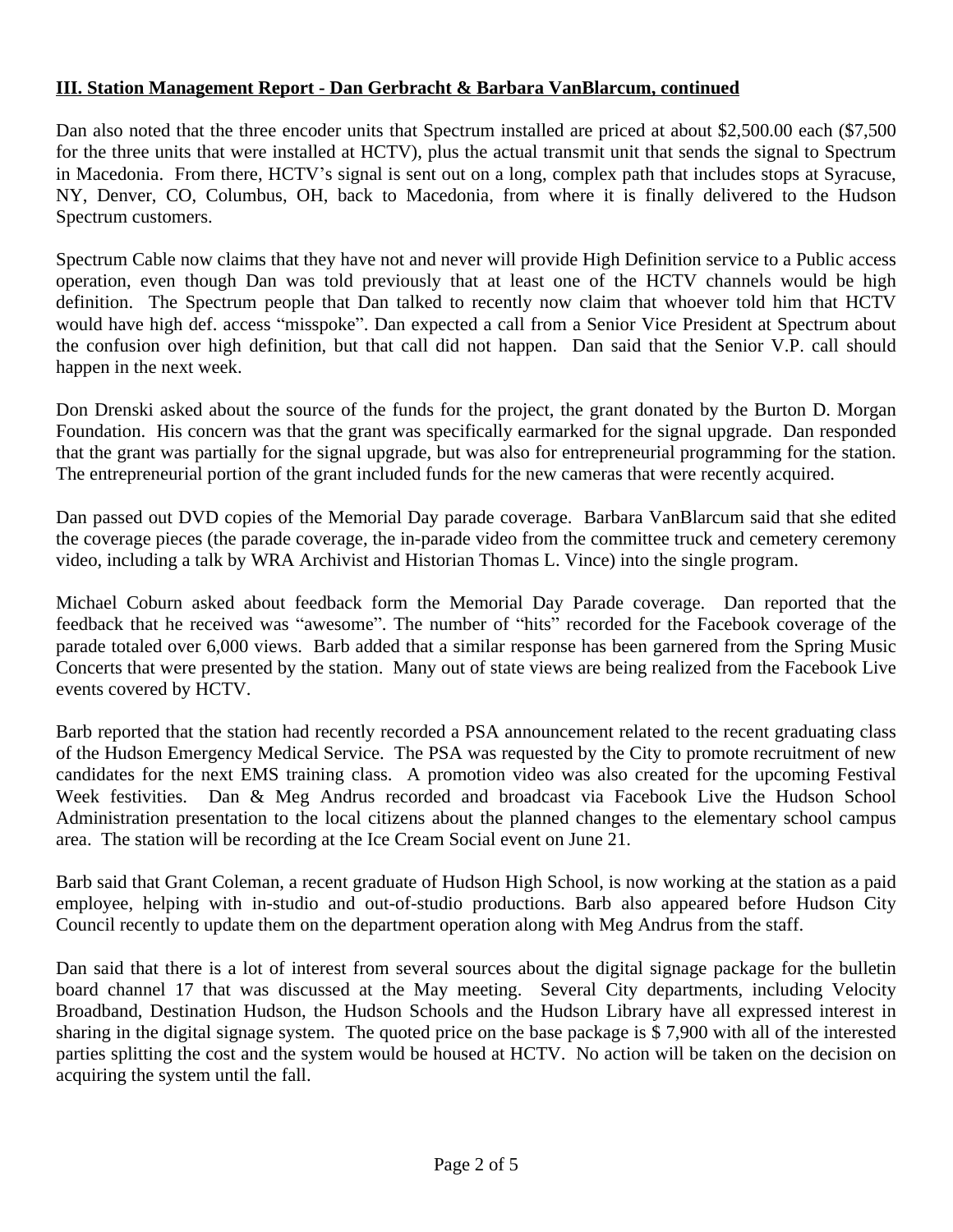## **IV. Community Organization Liaison**

The committee discussed attending the Community Day event at the Hudson Framers Market on June 17, which we had talked about attending during the May meeting. A survey of those in attendance showed limited availability for that date, so the decision was made to cancel the reservation that was made for tent space at the June event. A second Community Day will be held by the Farmer's Market on August 12, which the committee will plan to attend.

Nick said that he plans to contact Mr. Jim Stifler, the City Economic Development director about restarting a Business Link type program that would promote businesses in Hudson.

## **V. Friends of Hudson Community Television**

Nick said that an update meeting of the Friends of HCTV organization should be scheduled to get things moving with the group. The tentative date of June 1 that was proposed at the May meeting never materialized. The committee selected a "Friends of "meeting be held following the next committee meeting, July 20, 2017 at 7:30 PM at the station. Nick said that he would notify all of the "Friends of" participants of the July meeting and provide an agenda for that meeting.

## **VI. New Access Programming**

Barb reported that a new program called "Chains of Freedom" from Hudson Montessori School will be premiering on the station in the coming week. New editions of the Genealogy Society, KB Time and Scenes and Things programs will be aired next week.

Cops and Bobbers, an event sponsored by the Fraternal Order of Police to promote interest in the sport of fishing will be on the schedule for next week. Mr. Frank Youngwerth recorded an interview program with Ed Sogan, President of the Hudson City Schools Foundation. "Time to Shine", a take-off of the Wizard of Oz story made by the video production class of Hudson High School will be on the schedule.

Kabir Bhatia produced a program on the Marconi Run, the HCER Strings concert along with the Western Reserve Big Band Concert on the Green will be broadcast, and one of the Safety Town events will be recorded.

### **VII. Previous Meeting Follow Up & Once Around**

Arrangements were made to cover the recording of the Board of Education meeting in July, when Ginny Frazer will not be available. Mr. Jeff Russell volunteered to help with recording of both July meetings.

Thor Wasbotten asked if the Memorial Day parade program was available to be on a paid download basis. Dan said that the station is not currently set up to provide programs in that way. Dan also said that thirty-five DVDs and twenty Blue Ray discs of the Hudson High School graduation were sold this year.

Thor asked if it was possible to get a small car magnet that has the new station logo that could be used on cars. Dan said that they are presently looking at getting sticker versions of the logo, but would look into the possibility of making small magnet displays.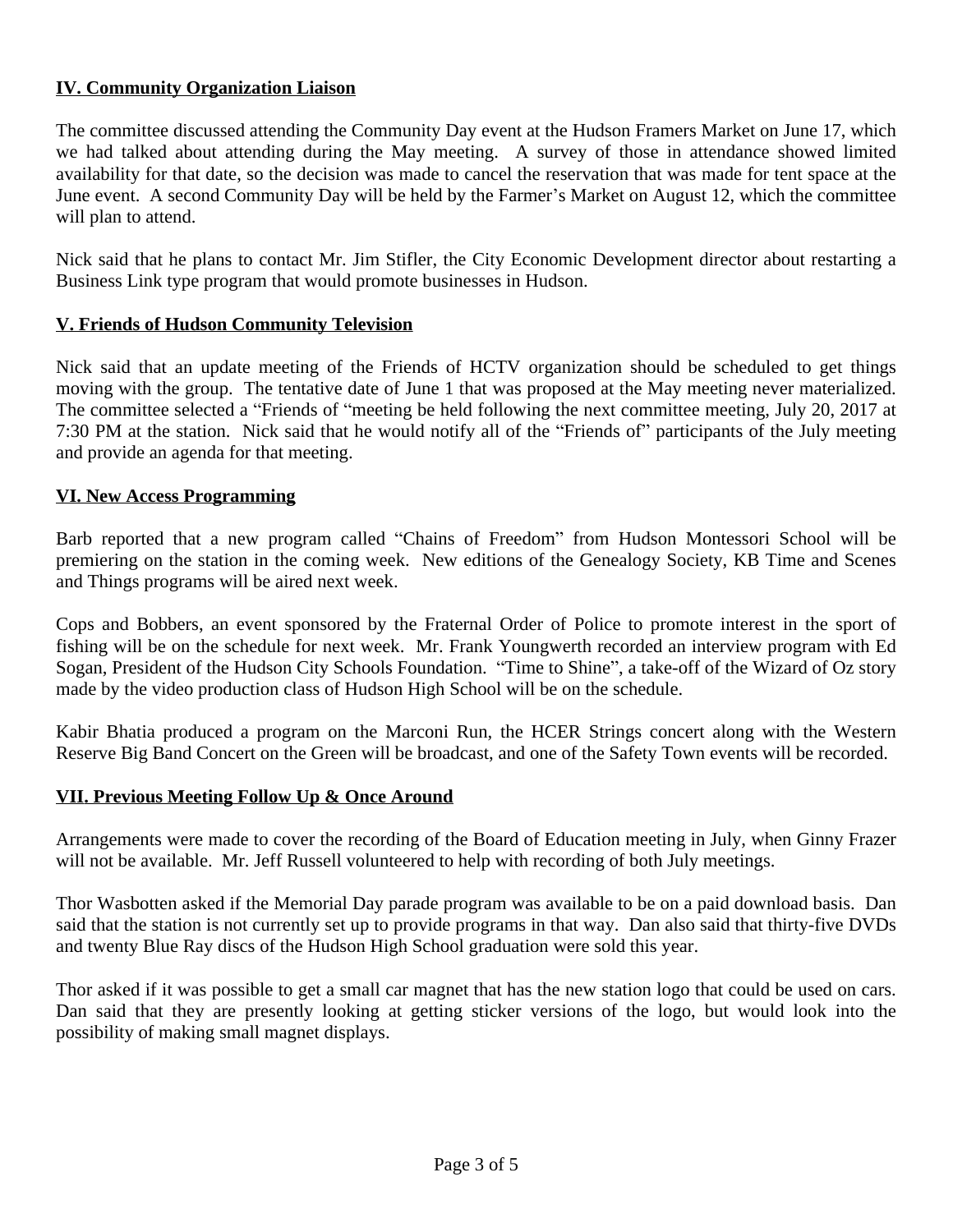# **VII. Previous Meeting Follow Up & Once Around, continued**

Thor updated us on communications that he had with School Superintendent Phil Herman about the possibility of producing an open discussion program. Mr. Herman says that he would like to have some of the faculty involved in a couple of upcoming Kent State discussion programs, which will not take place in the fall, so that they can "sell" the idea to parents. After that, he suggests a non-recorded event instead of the recorded participation programs that take place at KSU.

Dan said that it is confirmed that the station will be hosting Hudson High students in the spring for an Advanced Video Production class. The class will be limited to ten students. Additional classes will most likely be offered in the fall 2018 semester. Thor suggested that he talk with the classes to explain to them the great programs that are available at KSU. Ginny Frazier suggested that such a cooperative effort, involving HHS students would be a good subject for a Hudson Hub Times article.

Dan said that Grant Coleman has the idea of producing a program about the Hudson Police Department. The preliminary discussions with the City about that program are scheduled.

Dan said that the station will be providing Facebook Live coverage of the upcoming Ice Cream Social and a regular recorded program will also be generated from that event and Facebook Live may be used to provide perimeter coverage of the upcoming Cleveland Pops orchestra concert. Coverage of the concert itself is restricted due to content restrictions on the performance. Plans are in place to provide some other short Facebook Live coverage of other views of the City, such as a walk around a City park. Dan said that he foresees keeping the Facebook Live coverage and the regular public access programs separately.

Jeff again brought forward the idea of a subcommittee on sponsorship efforts for the station. It was suggested that the week on July 10 might be a good time to have a subcommittee meeting.

Ginny asked if the committee minutes could be forwarded to Hudson Schools Communications Manager Ms. Sheryl Sheatzley and Western Reserve Academy Director of Communications and Marketing, Ms. Meg Colafella. Ginny thought that providing the minutes to both Ms. Sheatzly and Ms. would be a good way to inspire them to attend the committee meetings. Dan said that he thought that Ms. Sheatzley had indicated that she planned to attend the July committee meeting.

Ginny also asked about a subject that was brought up in May concerning if the station was permitted to sell concert and show DVDs to the show participants. Nick said that he had contacted both Assistant City Manager Mr. Frank Comeriato and City Communications Manager Ms. Jody Roberts posing the question and inquiring if there is a restriction that everything recorded by HCTV is required to be shown on the station. Both Mr. Comeriato and Ms. Roberts had responded that they would look into the question and get back to us with an answer.

Ginny suggested the idea of the committee members submitting comments to the Hudson Hub Times concerning news about the station. The committee then had a discussion concerning the requirement that the City communications department must clear all such items from the members. Don added that we, as members of the committee, must conform to the City directive concerning public comments from the committee members. Jeff added that he thought it would be a good idea to invite someone from the Communications Department to a committee meeting to clarify the City's position on this matter.